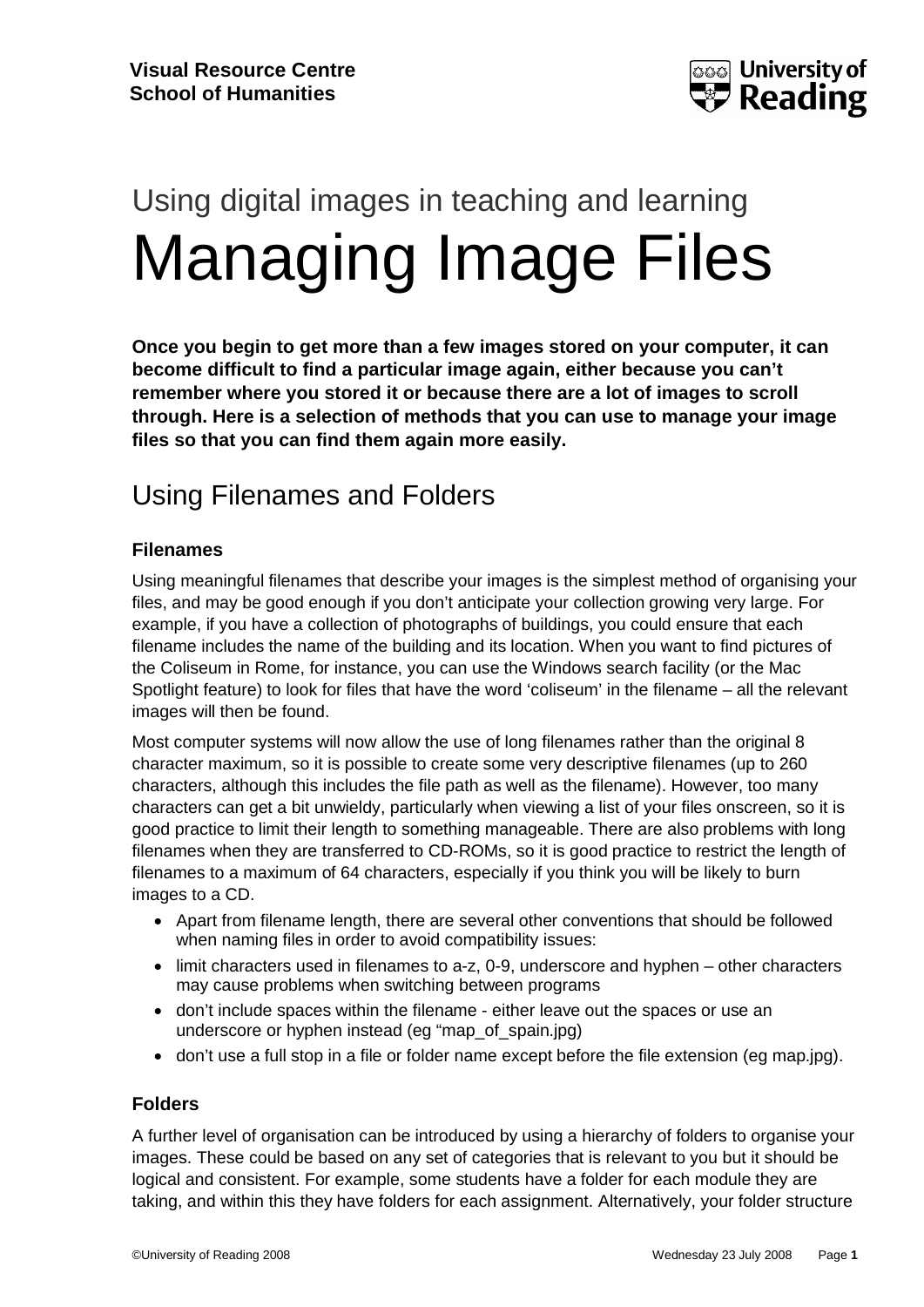may reflect the contents of your images, such as date of creation of an artwork, or a geographical location: for example, images of architecture could be organised into country folders, and further subdivided by cities and then by particular buildings.

#### **Browsing files and folders**

Apart from searching for images by filename, it is possible to browse through thumbnails of your images to find the one you need. The simplest way of doing this is just to use the thumbnail view in Windows Explorer to view the contents of a folder: select *View* from the menu bar and click on *Thumbnails* or *Filmstrip*. If you use a Mac, click on *View* on the menu bar and select *As Icons* from the list to see thumbnails of images within a folder.

Alternatively, on a Windows PC, you can use Microsoft Office Picture Manager\* to collect shortcuts to all your image folders in one place so that you can quickly move between them to browse your image collection. This program also makes easy to move files between folders,

perform some basic editing operations, and copy selected images directly into Microsoft applications such as Word and PowerPoint.

**\*** Microsoft Office Picture Manager is available on all Windows PCs with Office 2003 onwards installed. It can be found by clicking on the Start menu, pointing your cursor at All Programs, Microsoft Office, Microsoft Office Tools, and then selecting Microsoft Office Picture Manager.



#### **Limitations of using filenames and folders**

There are a few limitations in using this method of file organisation:

- Each image must have a unique filename, which may be difficult to manage if the number of files gets too large: even if files are in two different folders, it is still good practice not to duplicate filenames, to prevent compatibility issues if you move files around within your folder structure.
- It can be difficult to think of a good folder structure that suits all of your images.
- You may end up needing to put an image in two folders if it relates to two different themes in your structure, which can waste space on your hard drive.

However, if your image collection is never going to be very large, this method of organising image files may be all that you need.

## Software solutions

Once your image collection begins to get larger, you may need to find more sophisticated methods of organising the images. Rather than just relying on the file or folder name to identify your images, the software detailed in this section will allow you to add some basic metadata to your images (metadata is information that describes your images, such as keywords). You can then search for all images that have, for instance, a certain keyword, regardless of where they are stored on your computer. As each image can have multiple keywords, this gives a lot of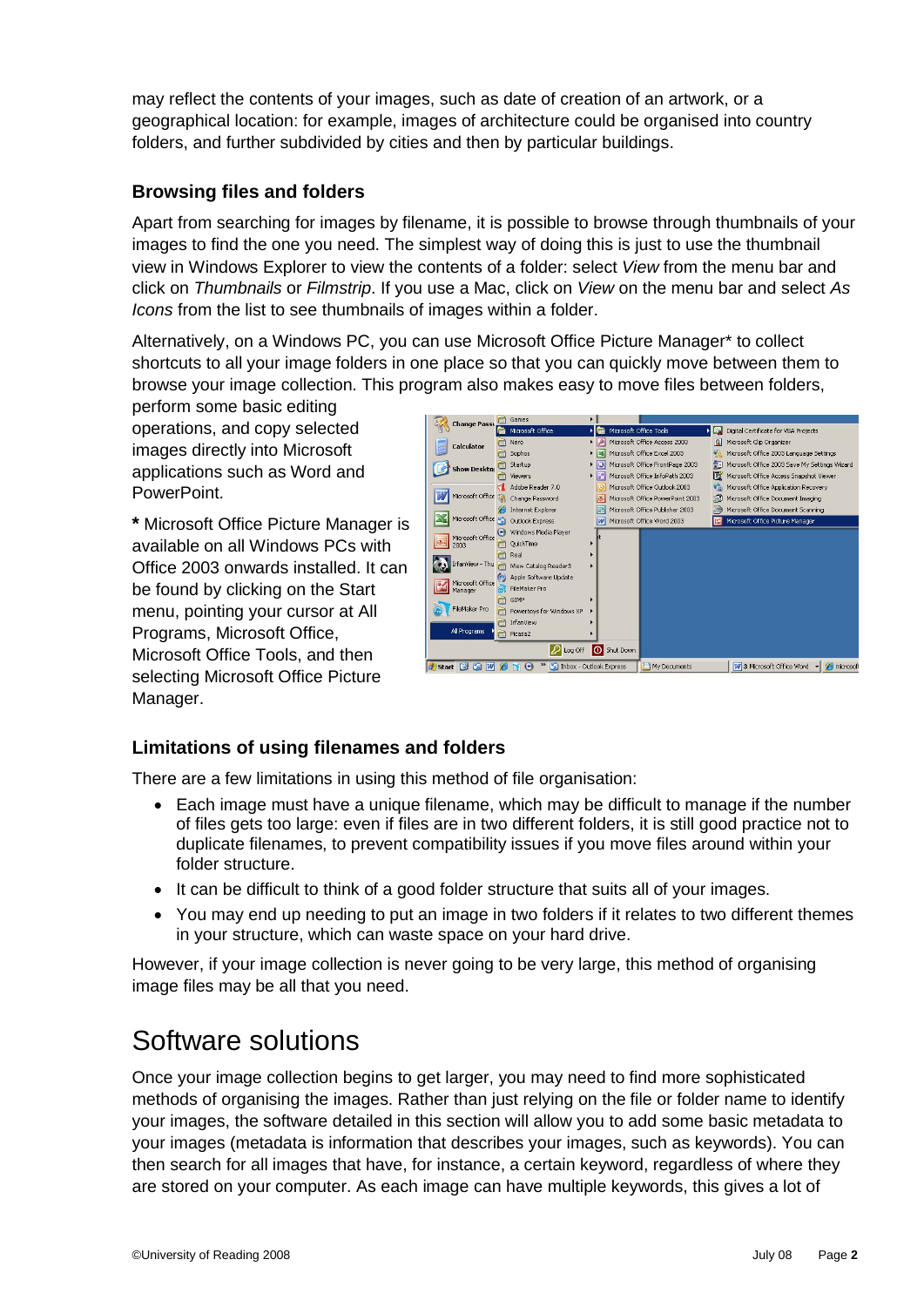flexibility in finding your images, although the trick is to ensure that you are consistent in how you keyword your images!

Some systems will also allow you to create 'virtual albums' – collections of images that share a common theme. This allows you to put an image into multiple sets to aid retrieval, without having to actually duplicate the image on your hard drive, thereby saving you valuable storage space.

There are lots of software options available, from free software to more expensive packages, including some that also offer basic image editing tools. What's right for you will depend on your needs, but the following sections will give you a basic overview of some of the options.

One thing to watch out for when choosing a system is whether it will allow you to save the keywords you assign if you move to another system in the future. Some systems will write the information directly into the image file, but others don't have this facility and so you may lose any keywords you have applied.

## Free personal software

#### **Picasa photo organiser** (picasa.google.com)

Free to download from Google (but only available for Windows), this software provides an easy to use interface to organise your collection of images, as well as offering some basic image editing features. You can assign keywords and captions to your images, which can then be exported into JPEG images to be read by other programs, such as Photoshop. You can also create virtual albums (see above), giving you a lot of flexibility in organising your images in a way that suits you.

A summary of some of the key features of Picasa follows:

- For organising images, Picasa will locate images on your computer, sort the folder structure by date or name, move images around between folders, create virtual albums, rename images (singly or as a batch), search for images by keyword, label, caption or filename.
- Metadata can be added as keywords and captions, which can be written to the image and read by other programs, such as Photoshop
- When editing images, Picasa can crop, straighten, and rotate images, adjust their colour, contrast, highlights and shadows, apply red eye correction and other filters, such as colour cast removal.



• Picasa can resize images before they are saved to a folder or sent by email, as well as printing contact sheets and creating static web pages.

#### **Microsoft Photo Gallery**

Microsoft Photo Gallery is an image organisation tool that is standard on Windows Vista or available as a download for Windows XP (http://get.live.com/photogallery/overview). It can be used to browse your images, as well as organise them by keyword or date. Its key features are:

- To organise images, Photo Gallery can locate images on your computer, organise them by date, and they can be browsed by date, keyword, or user-assigned rating.
- Metadata can be assigned to images through the use of keywords (tags).
- Limited image editing is available, including the ability to crop, adjust exposure and colour, and apply red-eye filter, as well as create panoramas from multiple images.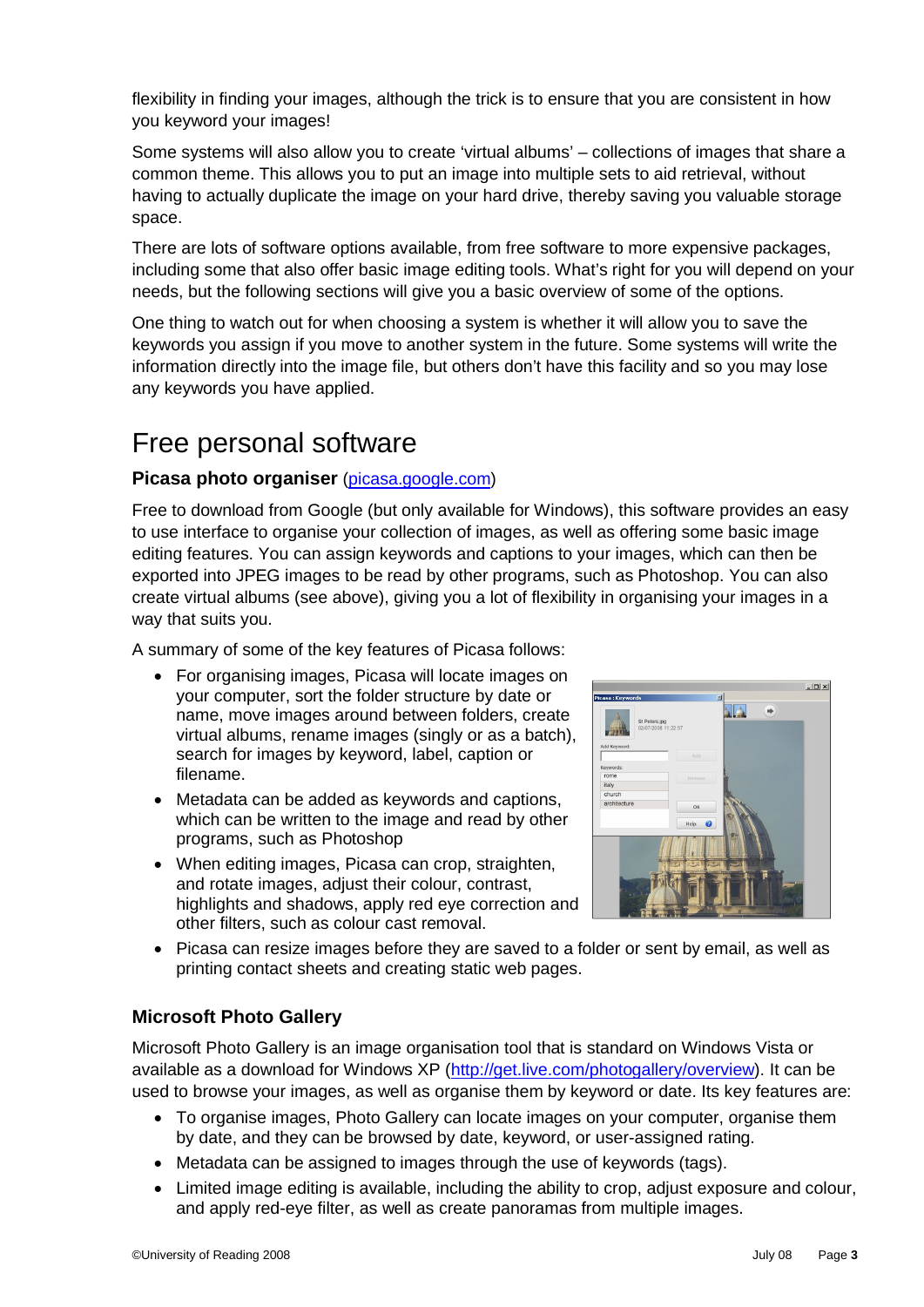#### **iPhoto**

If you are working on a Mac, you could try iPhoto, the image management system included with more recent versions of the OS X operating system. It has the ability to organise your images into virtual albums, including a useful feature called 'smart albums' that automatically adds new images to an album if they meet certain pre-defined criteria, such as a keyword. Its key features include:

- To organise images, iPhoto creates albums, smart albums and folders, offers browsing by keyword, and can search for image title, filename, keyword, date or comment.
- Metadata titles, keywords and comments can be assigned to images to aid searching.
- To edit an image, iPhoto offers basic image editing features, such as rotate, straighten, crop, resize, adjustments to colour, brightness and contrast, and sharpening.

#### **Irfanview** (www.irfanview.com)

Although it is not an image organisation tool, Irfanview can write metadata, such as keywords, into JPEG images through use of the IPTC standard (a metadata standard used by the photographic industry for embedding text data, such as captions and keywords, into image files). This data can then be searched via the Windows search facility, or the Mac Spotlight feature. It is free to download for personal, educational or charity use, and offers comprehensive image editing features and a thumbnail browser. A summary of its key features includes:

- For viewing images, Irfanview can view thumbnails, which can be sorted by filename or date, and print single images or contact sheet of group of images.
- Metadata can be read and written to JPEGs using a plug-in (this needs to be downloaded from the IrfanView site separately).
- To edit an image, Irfanview can crop, rotate, straighten and sharpen images, rename files or convert them to a different file format (either singly or as a batch), use its Paint tool to add text or other annotations to an image, create panoramas by joining images together, adjust

|            | <b>IrfanView - IPTC information</b><br>Caption   Keywords   Categories   Credits   Origin   Options |                                                                 |  |       |        |
|------------|-----------------------------------------------------------------------------------------------------|-----------------------------------------------------------------|--|-------|--------|
| File name: |                                                                                                     | N:\My Documents\My Pictures\using<br>images\folders\folder1.jpg |  |       |        |
| Copyright: |                                                                                                     |                                                                 |  |       |        |
| Caption:   |                                                                                                     |                                                                 |  |       |        |
|            |                                                                                                     |                                                                 |  |       |        |
|            | Caption writer:                                                                                     |                                                                 |  |       |        |
| Headline:  |                                                                                                     |                                                                 |  |       |        |
|            | Special instructions:                                                                               |                                                                 |  |       |        |
|            | Note for multiple files edit: Same IPTC will be added to all subsequent files (Options)             |                                                                 |  |       |        |
|            |                                                                                                     |                                                                 |  | Write | Cancel |

colour, brightness and contrast, and apply filters such as red eye correction.

• Images can be imported directly from a scanner.

## Online photo management services

Online photo management sites are web sites that allow users to upload and store their images online, providing an easy way to share images as well as being a useful backup facility. Popular sites include Flickr, Photobucket, and Picasa Web Albums, but there are many more. Once uploaded, users can add descriptive data to their images, assign keywords (or 'tags'), and organise them into sets or albums so that it is easier to browse through your image collection. In addition, images can be shared with others: either with everyone, restricted to just your friends, or kept completely private.

However, there are several things to watch out for when using online photo management web sites:

 Although it is possible to have a free account, these are usually restrictions on the facilities that are provided, including the amount of storage space available and whether you have access to all the images you upload (with the free Flickr account, you can only access the last 200 images uploaded). If you want the full range of features, you will usually have to pay a small subscription.